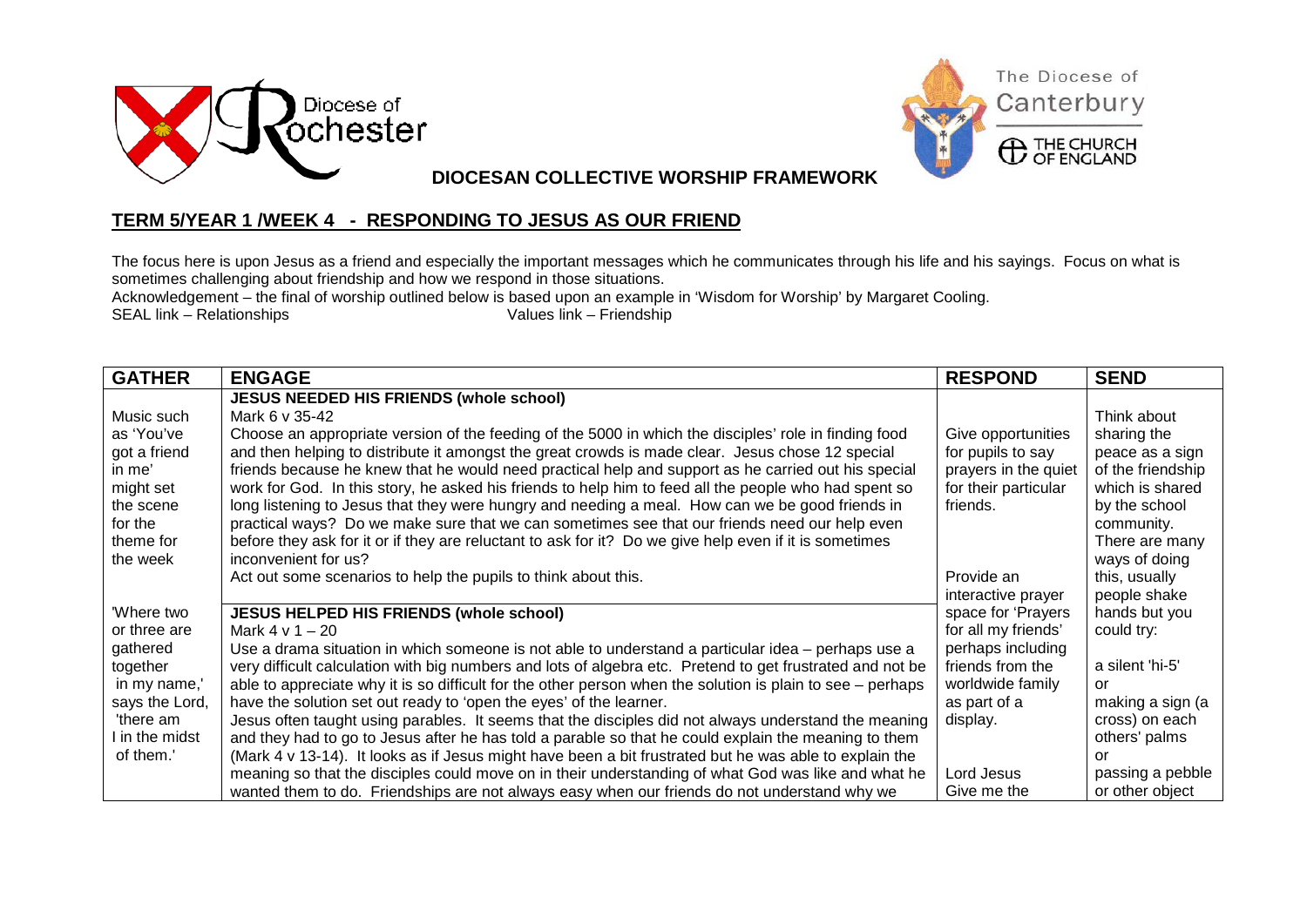



## **DIOCESAN COLLECTIVE WORSHIP FRAMEWORK**

|               | might be behaving in a certain way and why we might not be understanding what they are feeling or        | courage to be a          |                  |
|---------------|----------------------------------------------------------------------------------------------------------|--------------------------|------------------|
| Use images    | wanting to do. It is easy to get frustrated but we need to think of ways to help and support and         | true friend. May I       | as we do this    |
| of the school | explain and listen.                                                                                      | never be afraid of       | we say 'Peace    |
| community     | JESUS ASKED HIS FRIENDS TO BE LOYAL TO HIM EVEN WHEN FOLLOWING HIM WAS                                   | the opinions of          | be with you', or |
| to remind     | <b>DIFFICULT</b>                                                                                         | others and never         | 'God's Peace to  |
| pupils of the | Mark 14 v 43-50                                                                                          | shrink from offering     | you', or 'Peace  |
| importance of | There is a scene in Toy Story 2 when Buzz Lightyear is leading the toys to AI's Play Barn and they       | help even if it is       | be among us'     |
| good          | have to cross a dangerous road (chaos is caused by them hiding under traffic cones!) Buzz says           | not easy for me to       |                  |
| relationships | 'Follow me' and they do this regardless of the danger. This provides a good visual introduction to       | do so. Let me            |                  |
| and           | how dangerous it can be to follow your friends. If we look at the story of Easter, we can see that it    | stand with you           |                  |
| friendships   | was dangerous for the disciples to be with Jesus in the Garden of Gethsemane when the Temple             | beside my friends        |                  |
| in school     | guards came to arrest him. One of his friends betrayed Jesus and all the others ran away. Are there      | whenever they            |                  |
|               | times when it might be difficult to stand by a friend? What if you are the only one who is sticking up   | need me.                 |                  |
|               | for your friend? Would it be easier to go with the crowd like the disciples did when all of them saw the | For Your Name's          |                  |
|               | danger and left him? What would you do and why?                                                          | sake.                    |                  |
|               |                                                                                                          | <b>AMEN</b>              |                  |
|               | THE IMPORTANCE OF BEING A DEPENDABLE FRIEND                                                              |                          |                  |
|               | Proverbs 25.19                                                                                           |                          |                  |
|               | 'Depending on an unreliable person in a difficult situation is like trying to chew with a wobbly tooth'. | Create a word            |                  |
|               | Use a chewy sweet. Ask pupils what might happen if someone tried to chew it with a loose tooth (do       | picture prayer.          |                  |
|               | not do this). Talk about the way you cannot trust a loose tooth to stay firm. Pupils will probably be    | A wobbly tooth           |                  |
|               | only too happy to share their experience of wobbly teeth. If you try to rely on a person and they let    | <b>Brakes that don't</b> |                  |
|               | you down, it's like a loose tooth letting you down when you try to eat. This is a 'word picture' of not  | work                     |                  |
|               | being dependable. Other examples might be going down a hill on a bike and your brakes not working        | A chair with a           |                  |
|               | or sitting on a chair and the chair legs breaking. Ask pupils for some others or ask the question 'what  | broken leg               |                  |
|               | would happen if'                                                                                         | etc                      |                  |
|               | Christians believe people can trust God because he is dependable. He is not like a wobbly tooth that     | On all these             |                  |
|               | lets you down when you try to chew. Christians believe that they should reflect God's character and      | things we can't          |                  |
|               | be dependable when others need them.                                                                     | depend.                  |                  |
|               | How can you be a more dependable friend? How can you make sure that you do not let your friends          | <b>Thank you Father</b>  |                  |
|               | down?                                                                                                    | that you are             |                  |
|               |                                                                                                          | dependable.              |                  |
|               |                                                                                                          | May we never to          |                  |
|               |                                                                                                          | be a wobbly tooth        |                  |